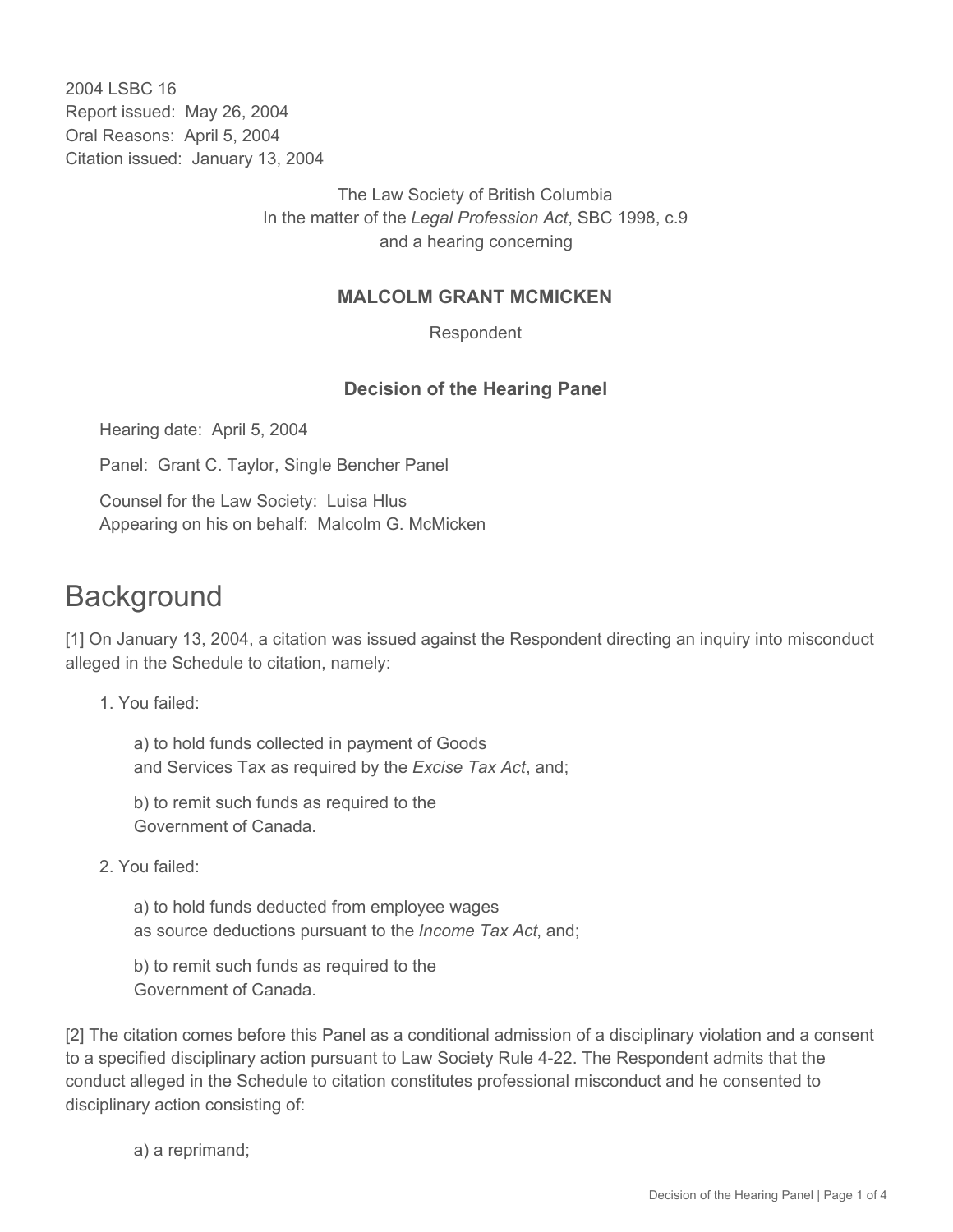b) a fine of \$1,500, payable by November 30, 2004;

c) costs of \$2,000, payable by November 30, 2004; and

d) filing quarterly statutory declarations addressed to the Law Society advising as to the currency of his remittances of GST and employee source deductions commencing June 30, 2004, up to and including June 30, 2005.

[3] The Respondent acknowledged proper service of the citation and waived the requirements of Rule 4-15 of the Law Society Rules.

[4] The Respondent agreed in writing that the matter could be heard before a single Bencher Panel, as permitted by Law Society Rule 5-2(2).

[5] It is now up to me to determine whether the admission of a disciplinary violation and the consent to specified disciplinary action pursuant to Law Society Rule 4-22 is appropriate in the circumstances. This Panel has authority only to accept or reject the proposed disposition.

## **Agreed Statement of Facts**

[6] An Agreed Statement of Facts was filed in this matter. It provides as follows:

1. Malcolm Grant McMicken was called to the British Columbia Bar in September 1975. He is 55 years old.

2. Mr. McMicken practices with one or more lawyers in a shared facility located at 303 - 1111 Blanchard Street, Victoria BC.

3. In June 1999, Mr. McMicken contacted the Law Society to advise that he was in the process of making a proposal under the Bankruptcy and Insolvency Act.

4. On July 13, 1999, Mr. McMicken filed a notice of intention to make a proposal pursuant to the Bankruptcy and Insolvency Act. As part of the proposal, Mr. McMicken listed unsecured creditors which included Revenue Canada Taxation - GST in the amount of \$20,570.57 and Revenue Canada Taxation - source deductions in the amount of \$31,914.19.

5. On August 5, 1999, Mr. McMicken signed a proposal under the Bankruptcy and Insolvency Act, with the stated objective of paying \$15,000.00 to the trustee for the benefit of his creditors by minimum monthly payments of \$500.00 for 30 months (the "Proposal"). The Proposal also stipulated that Mr. McMicken shall file all necessary forms and remittances required by Revenue Canada Taxation, including GST and payroll source deductions, and that failure to file and/or remit would be considered a default pursuant to the terms of the Proposal. Mr. McMicken's Proposal was accepted by court order pronounced December 1, 1999.

6. On May 8, 2000, Mr. McMicken advised the Law Society that all payments required to be made pursuant to the Proposal had been made.

7. On August 13, 2001, Canada Customs and Revenue Agency ("CCRA"), wrote to advise Mr. McMicken's trustee in bankruptcy that Mr. McMicken had accumulated GST debts of \$10,250.37 and source deduction debts of \$12,877.47 since the date of the court's approval of the Proposal. On that basis, CCRA requested that a default be entered against Mr. McMicken.

8. On August 29, 2001, Mr. McMicken wrote to advise the Law Society of CCRA's position respecting a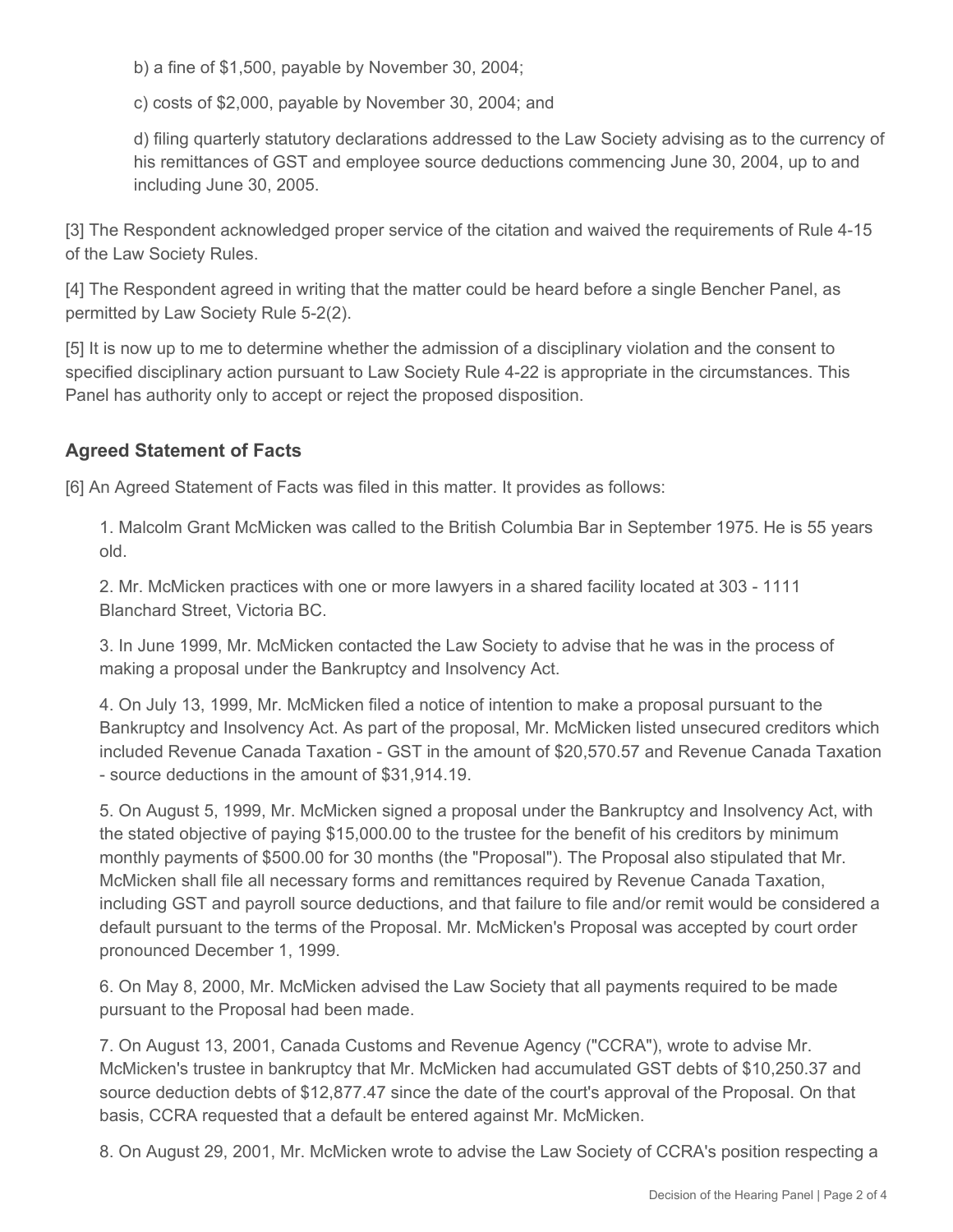default under the Proposal and disclosed CCRA's letter dated August 13, 2001.

9. On May 1, 2002, Mr. McMicken completed a Statement of Affairs (non- business bankruptcy). On May 22, 2002, Mr. McMicken wrote to the Law Society enclosing his Statement of Affairs in Bankruptcy as well as a Statutory Declaration.

10. On April 15, 2003, Mr. McMicken wrote to advise the Law Society that he was granted a conditional discharge from bankruptcy on April 3, 2003, with an absolute discharge pending Mr. McMicken's payment to the trustee of the total receivables collected. Mr. McMicken provided further particulars to the Law Society with a copy of his trustee's letter dated May 30, 2003.

11. On June 25, 2003, a court order was pronounced which granted Mr. McMicken an absolute order of discharge from bankruptcy.

12. On July 15 and 16, 2003, Mr. McMicken wrote to the Law Society with an explanation as to his GST and source deduction remittances, including a schedule summarizing his payments to the Receiver **General** 

13. On September 8, 2003, Mr. McMicken wrote to the Law Society providing a further explanation of his indebtedness to CCRA.

14. In November 2003, Law Society staff referred to the Discipline Committee Mr. McMicken's failure to remit GST and source deductions to CCRA. At its meeting on November 13, 2003, the Discipline Committee authorized the issuance of a citation against Mr. McMicken. The citation was issued on January 13, 2004 (the "Citation").

15. On February 3, 2004, the Law Society hearing administrator wrote to Mr. McMicken by registered mail, enclosing a copy of the issued Citation in accordance with Rule 4-15(1)(a) of the Law Society Rules. Mr. McMicken acknowledges receipt of the Citation on or about February 5, 2004.

16. In relation to count one of the Citation, Mr. McMicken admits that he failed to hold funds collected in payment of GST as required by the Excise Tax Act, and that he failed to remit such funds as required to the Government of Canada. Mr. McMicken admits that his failures to do so constitute professional misconduct.

17. In relation to count two of the Citation, Mr. McMicken admits that he failed to hold funds deducted from employee wages as source deductions pursuant to the Income Tax Act, and failed to remit such funds as required to the Government of Canada. Mr. McMicken admits that his failures to do so constitute professional misconduct.

[7] I have reviewed the Agreed Statement of Facts in these proceedings, in particular paragraphs 16 and 17, to the extent that the Respondent admits that he failed to hold funds collected in payment of GST as required by the *Excise Tax Act* and that he failed to remit such funds as required to the Government of Canada and he admits that failure to do so constitutes professional misconduct.

[8] The Respondent also admits that he failed to hold funds collected from employee wages as source deductions pursuant to the *Income Tax Act* and failed to remit such funds as required to the Government of Canada. This failure to do so constitutes professional misconduct.

[9] I have taken into account my own sense of the matter plus the submissions of Ms. Hlus to the effect that the Respondent has been very forthcoming with the Law Society at every turn. So obviously the Respondent has been far better in his self-reporting to the Law Society than I can say some other members have been in the past, as evidenced by some of the cases put before me today.